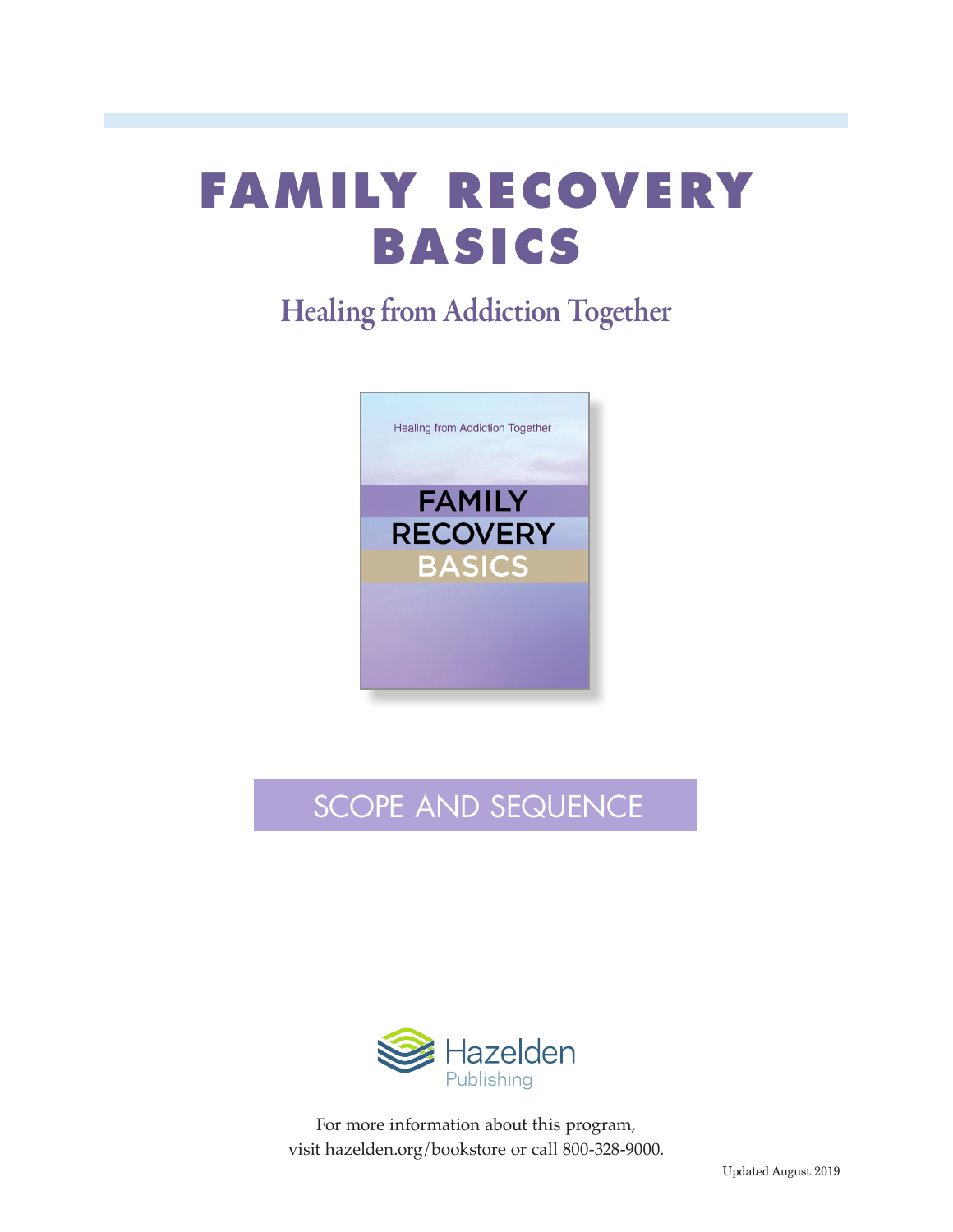#### **Purpose of the Video**

The purpose of the *Family Recovery Basics* video is to present information for family members of a person with an addiction on what makes addiction a family disease, why self-care is so important for *everyone* affected by a substance use disorder, what is meant by *codependency*, what resources are available for family healing, and ways in which a family can repair itself while its members grow stronger individually. By discussing this topic, the learner will gain an understanding of why treatment is an important part of recovery for the person with a substance use disorder *and* his or her family.

Through interviews with subject matter experts and family members who have experienced the addiction of a loved one, *Family Recovery Basics* introduces the facts about the impact substance use disorders can have on families and where and how family members can get support. Discussion questions prompt learners to better understand the complexity of substance use disorders and their effects on a family, so family members can take steps to get help for themselves in dealing with a loved one's substance use disorder or better support the loved one if and when he or she enters treatment.

#### **How Could the Video Be Used?**

The video could be used in a wide variety of ways and settings, including

- as a stand-alone program for family members whose loved one is in the midst of active addiction or in early recovery
- with families as part of an integrated program for individual clients who are in treatment
- in intervention settings
- in treatment settings
- in correctional settings
- in primary care settings
- in educational settings
- in community groups
- in parent or family education settings
- in other therapeutic settings focused on substance use disorder treatment for individuals and/or family members
- with both adults and young adult learners, as the interviews include stories from people of all ages and their experiences with a loved one's substance use disorder and treatment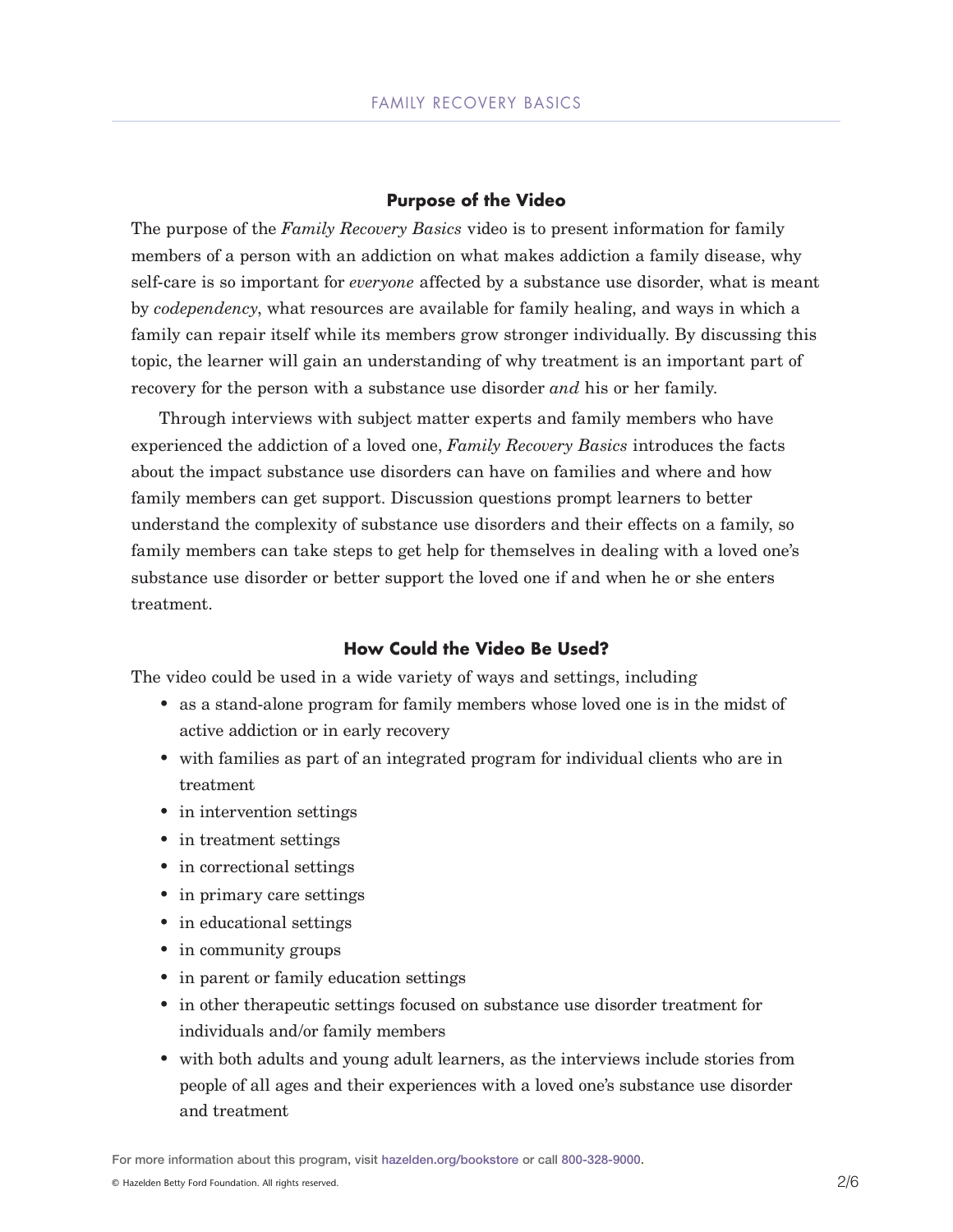In addition to the ways listed above, the video can be used to complement a core treatment or education curriculum that is already part of your programming. You could also use a particular video chapter on its own to create a dynamic discussion session on any of the included topics. For example, you might use the segments "Defining the Disease" and "Helpful versus Harmful Responses" (from video chapter 1) as part of a family group orientation early in a client's treatment, or you might use the segment "Setting Boundaries" (from video chapter 5) in a family group discussion.

#### **Learning Objectives for the Video**

After viewing the video, the learner will be able to

- define what a *substance use disorder* is
- describe what makes addiction a *family disease*
- describe typical family roles and how each role adapts and supports addictive behavior
- identify ways in which addiction has affected his or her family (including children)
- explain why self-care, boundaries, and healthy communication are essential components of recovery for family members affected by a loved one's substance use disorder
- explain the different support options available to family members in recovery, such as Al-Anon or individual therapy
- describe ways in which a family affected by substance use disorders might rebuild trust and repair itself
- describe what *success* looks like in treatment—both for the addicted family member and for the family as a whole
- apply self-care strategies when a loved one is in active addiction or relapses
- apply strategies to support a loved one who is going through treatment
- describe the roles that forgiveness and acceptance play in families affected by substance use disorders

#### **What Does the Video Cover?**

The video consists of six chapters that cover important topics about how substance use disorders can affect an entire family. Each video chapter is approximately 12–28 minutes in length but is divided into shorter segments as well. Each chapter can be shown in its entirety in one sitting, or individual segments within a chapter can be shown by themselves. The entire video is not meant to be watched all in one sitting.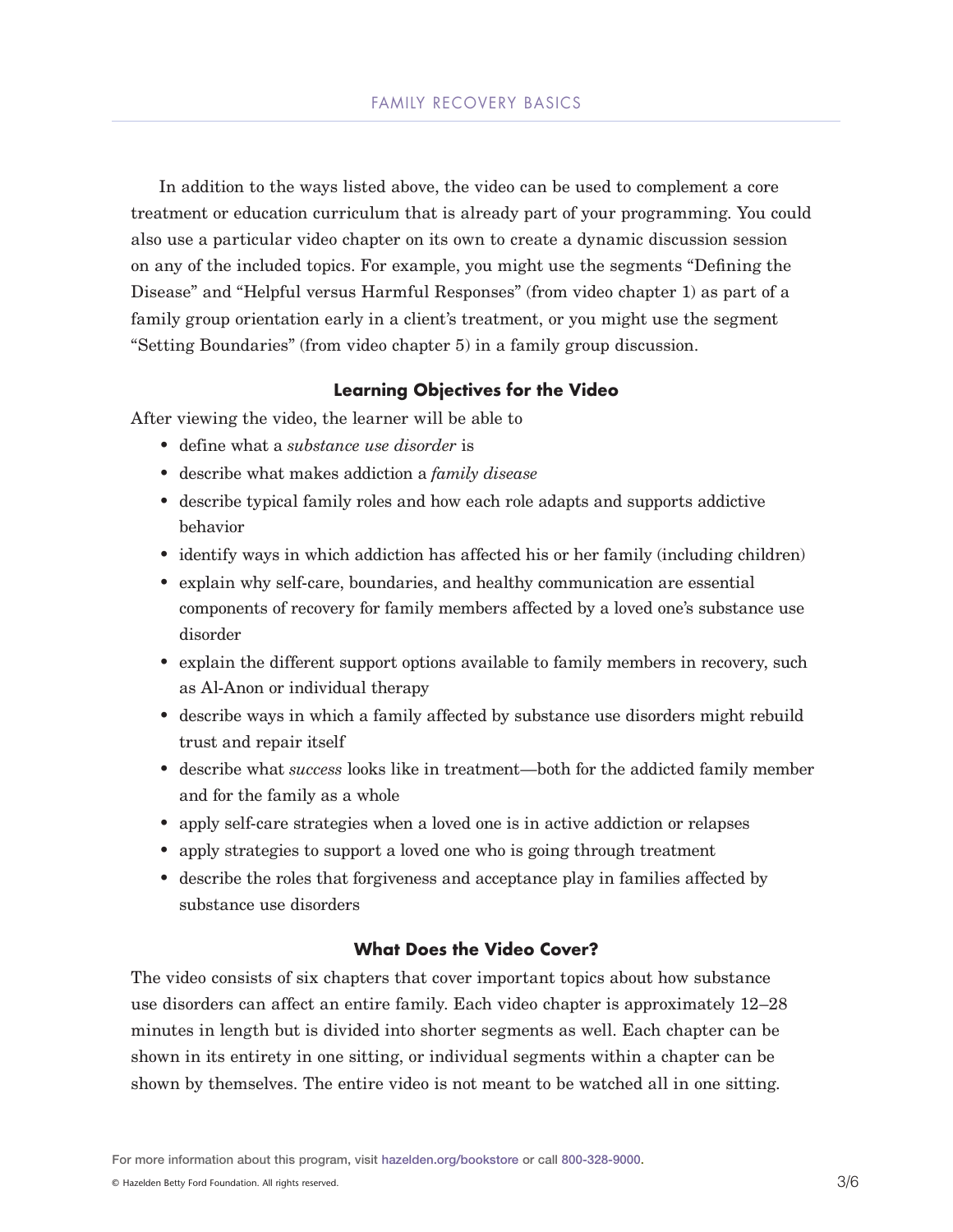The video chapters are arranged in a recommended progression, but they can be used in any order, depending on the needs and presenting issues of family members. Each video chapter is accompanied by group facilitation instructions and one or two reproducible fact sheets that can be handed out as a resource or read aloud together with the learners. Each chapter of the video should take approximately 45–90 minutes to facilitate as part of a dynamic discussion with family members. Note that if you have more than six or seven learners in a group session, the discussion portion of the session may take longer, depending on how actively each person is participating in the discussion.

The following is a list of what family members will learn from each video chapter session.

#### *Chapter 1: What Is Addiction? (running time: 23 minutes)*

After this session, the learner will be able to

- describe what it means when a loved one has a *substance use disorder*
- identify various causes for substance use disorders
- explain what is meant by the "Three Cs" of addiction
- describe what is and what is not helpful when dealing with a loved one's substance use disorder

*This chapter includes two fact sheets: "Addiction" and "Signs and Symptoms of Teen Alcohol or Other Drug Use."*

*Chapter 2: What Is the Impact of Addiction on the Family? (running time: 28 minutes)* After this session, the learner will be able to

- explain why addiction is called a *family disease*
- describe how families typically respond when a loved one is addicted to alcohol or other drugs
- explain what is meant by *codependency* and why it is an issue in families with substance use disorders
- describe how addiction can cause trauma in the lives of family members
- identify ways addiction can affect children

*This chapter includes a fact sheet: "What Makes Addiction a Family Disease?"*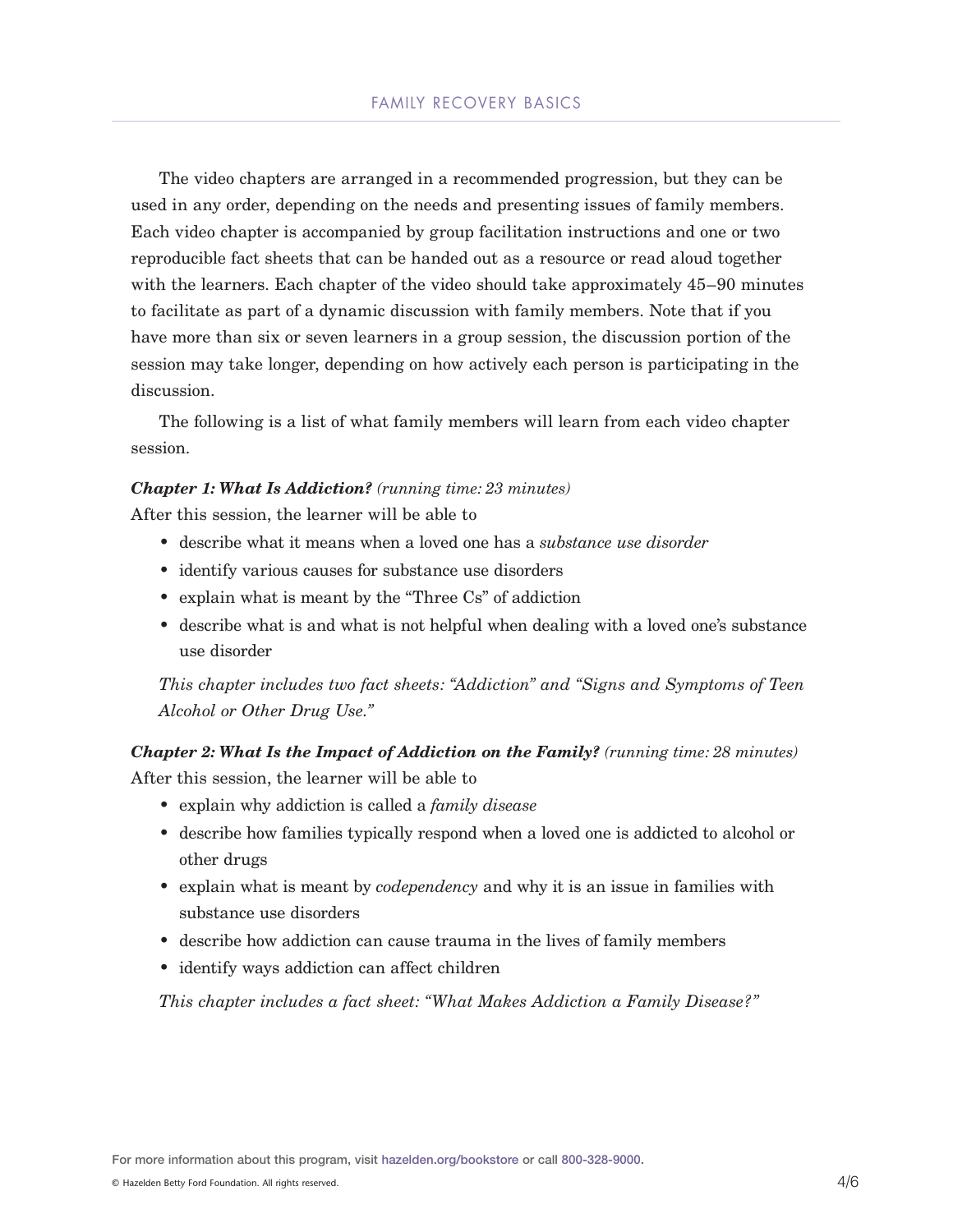*Chapter 3: How Do Families Respond to Addiction? (running time: 18 minutes)*

After this session, the learner will be able to

- describe typical roles in a family with addiction and how each role supports addictive behavior
- identify some of the unwritten rules that often operate in families where there is addiction
- identify some common feelings family members experience when dealing with addiction

*This chapter includes a fact sheet: "Roles and Rules in a Family with Addiction."*

#### *Chapter 4: Is Personal Healing an Important Step for Family Members? (running time: 12 minutes)*

After this session, the learner will be able to

- explain what *self-care* means and why it is so important for family members of loved ones who have substance use disorders
- describe some of the healthy changes in thinking and behavior that occur when practicing good self-care
- identify ways in which good self-care can improve relationships with others *and* with oneself
- explain why it is important to reach out for help and get support when a loved one has a substance use disorder (whether or not he or she is abstinent)

*This chapter includes two fact sheets: "Taking Care of Yourself While Your Loved One Is in Recovery" and "Al-Anon and Alateen."*

*Chapter 5: What Are the Keys to Healing the Entire Family? (running time: 20 minutes)* After this session, the learner will be able to

- describe what a *boundary* is and explain why boundaries are important in family healing
- explain the importance of honest communication in healthy family systems
- explain what *real forgiveness* is and isn't, and the role it plays in individual and family recovery

*This chapter includes a fact sheet: "Family Healing from Addiction."*